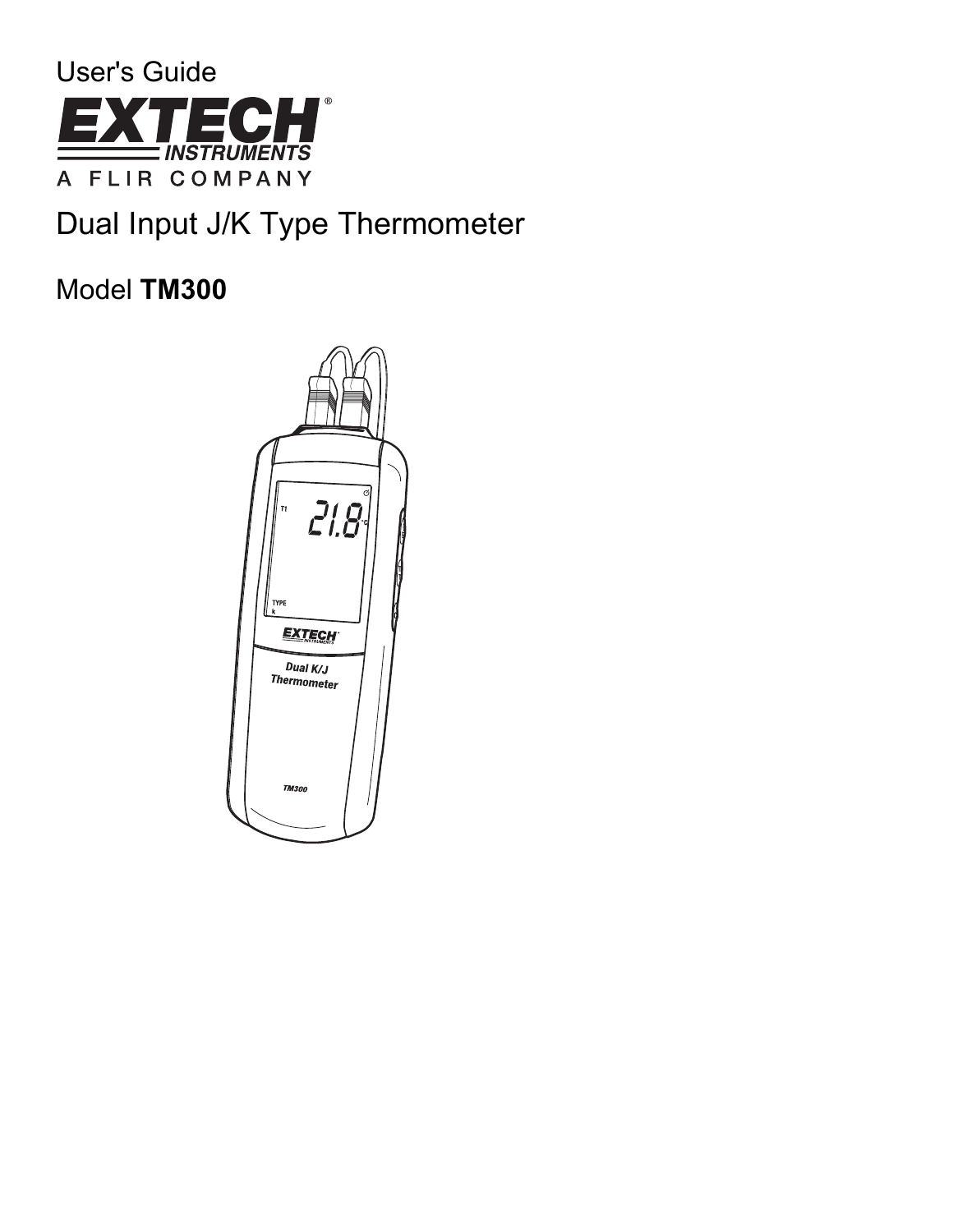# *Introduction*

Congratulations on your purchase of the Extech TM300 Digital Thermometer with K/J type dual input. This meter is shipped fully tested and calibrated and, with proper use, will provide years of reliable service.

#### **Features**

- 1. Large backlit display shows any combination of T1, T2, T1-T2, plus MAX, MIN, AVG.
- 2. Relative time clock on MAX MIN and AVG provides a time reference for major events.
- 3. Electronic Offset function allows compensation of thermocouple errors to maximize overall accuracy.
- 4. Readout in °C, °F, or Kelvin (K).
- 5. Auto Power Off mode (Sleep mode) increases battery life.

# *Safety*

- To prevent personal injury or meter damage, use the meter only as specified in this guide
- If the low battery indicator appears, replace the batteries immediately. Inaccurate temperature reading could result from low battery voltage.
- Do not operate the meter in an explosive atmosphere

#### **WARNING**

To avoid electrical shock or personal injury, do not apply more than 20Vrms between the thermocouple inputs or between the thermocouple and earth ground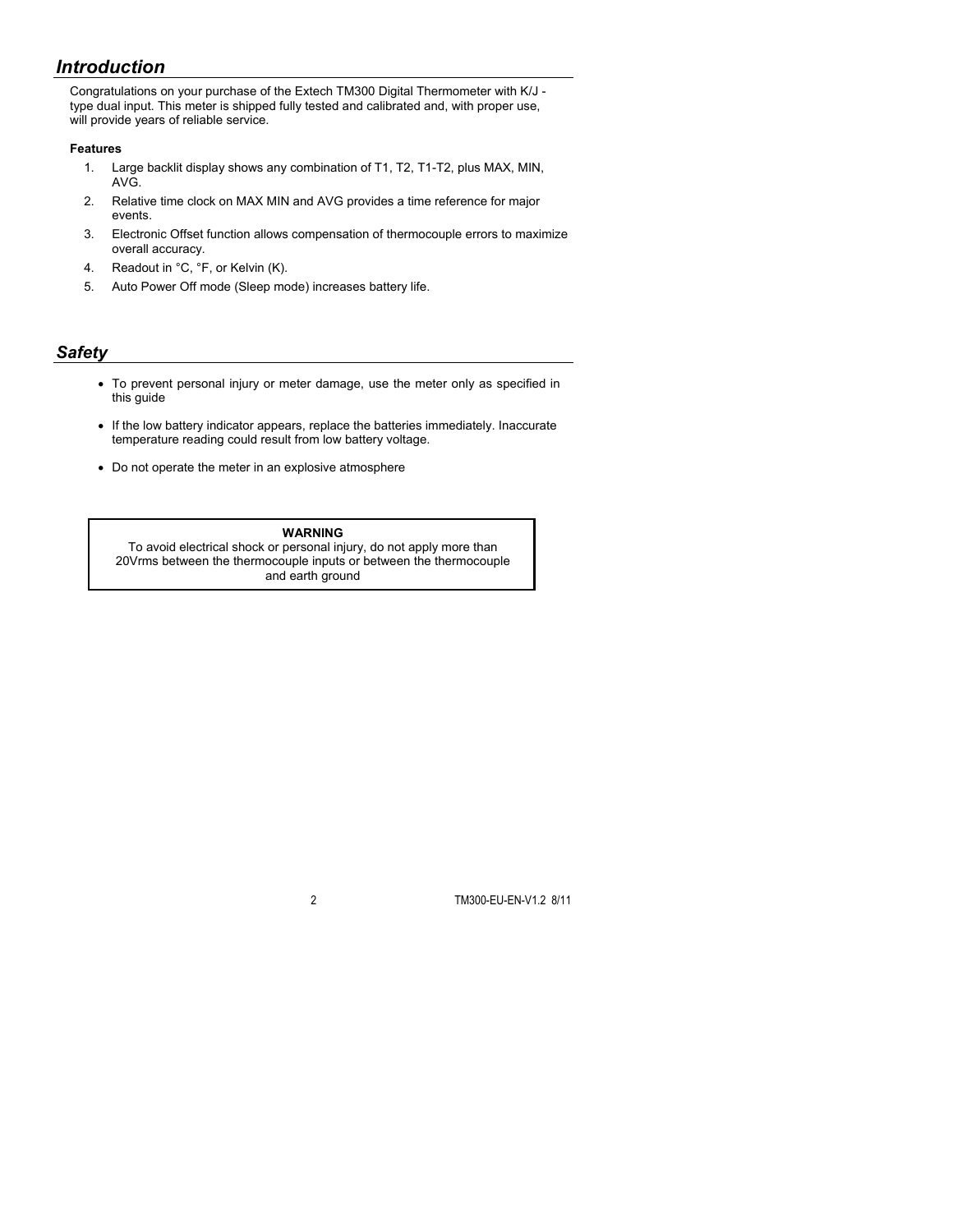# *Meter Description*

## **Meter**

- 1. T1 Thermocouple input connector
- 2. T2 Thermocouple input connector
- 3. Function buttons (Hold, MAX/MIN, Set)
- 4. Function buttons (Power, Enter,T1 T2 T1-T2, C-F-K)
- 5. Battery compartment (rear)

## **Display**

- 1. Setup mode
- 2. Hold mode
- 3. Auto power off mode active
- 4. Upper display: T1, T2 or T1-T2 reading
- 5. Temperature units
- 6. Lower display: T1 and T2 readings, MAX, MIN, AVG, and OFFSET values
- 7. MAX, MIN, and AVG mode icons
- 8. Timer display
- 9. MIN:SEC or HOUR:MIN display
- 10. K/J type thermocouple
- 11. Low Battery



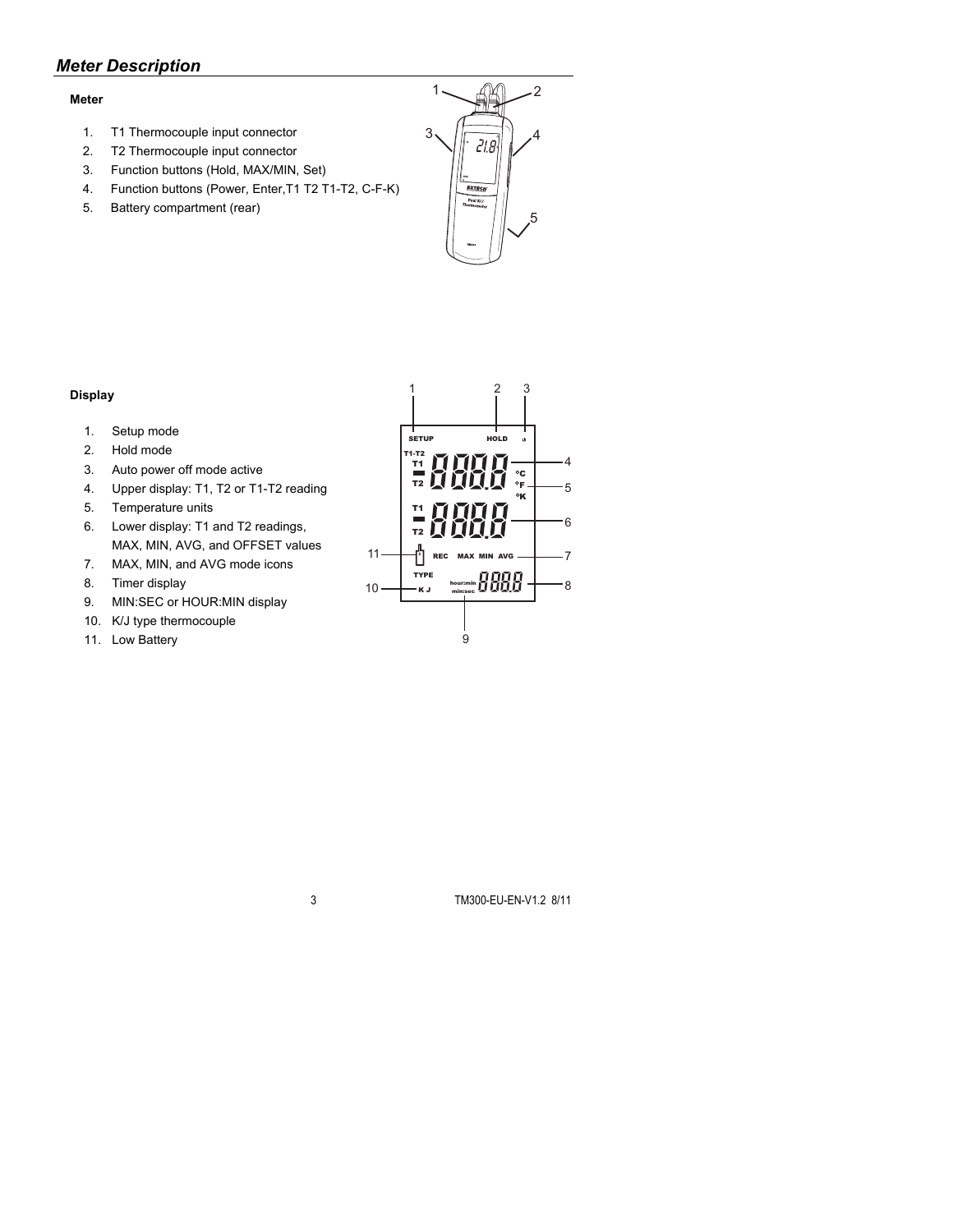# *Operation*

#### **Connecting thermocouples**

- 1. This meter accepts one or two K or J-type thermocouples with spade lugs (subminiature type with one spade wider than the other).
- 2. Plug the thermocouple(s) into the meter's thermocouple input jack(s).

#### **Measuring**

- 1. Press the  $\circledcirc$  button to turn on the thermometer on. After 1 second the thermometer will display the T1 reading in the upper display and the T2 reading in the lower display. The display will indicate dashes (----) if no thermocouple is connected to the input.
- 2. Press the **C-F-K** button to select the desired temperature unit of measure. A display icon will reflect the selection.
- 3. Contact the object to be measured with the probe. Read the measured temperature in the display.

Note: If the display indicates "OL" the temperature is outside the measurement range. The display shows **"- - - -"** when a thermocouple is not connected.

### **MAX/MIN/AVG mode**

Press the **MAX/MIN** button to begin recording the Maximum, Minimum and Average measure value. "**REC**" and "**MAX**" will appear on the display and the elapsed time display will appear.

- 1. Press **MAX/MIN** to enter this mode.
- 2. Press **MAX/MIN** to step through maximum, minimum and average readings.
- 3. Press and hold **MAX/MIN** for 3 seconds to return to normal mode.

#### **Data Hold**

Press the **HOLD** button to freeze the reading in the display. **HOLD** will appear at the top right of the display. Press the HOLD button again to return to normal operation mode.

## **T1 T2 T1-T2**

Press the **T1 T2 T1-T2** button to cycle through the four display combinations.

| No. | <b>Upper Display</b> | Lower display |
|-----|----------------------|---------------|
|     | Г1                   | T2            |
|     | T2                   |               |
|     | $T1-T2$              |               |
|     | T1-T2                |               |

### **C●F●K**

Press the **C●F●K** button to select the displayed temperature units

#### **Backlight**

Press the **SETUP**  $\widehat{\mathbb{P}}$  button to turn the LCD backlight ON/OFF.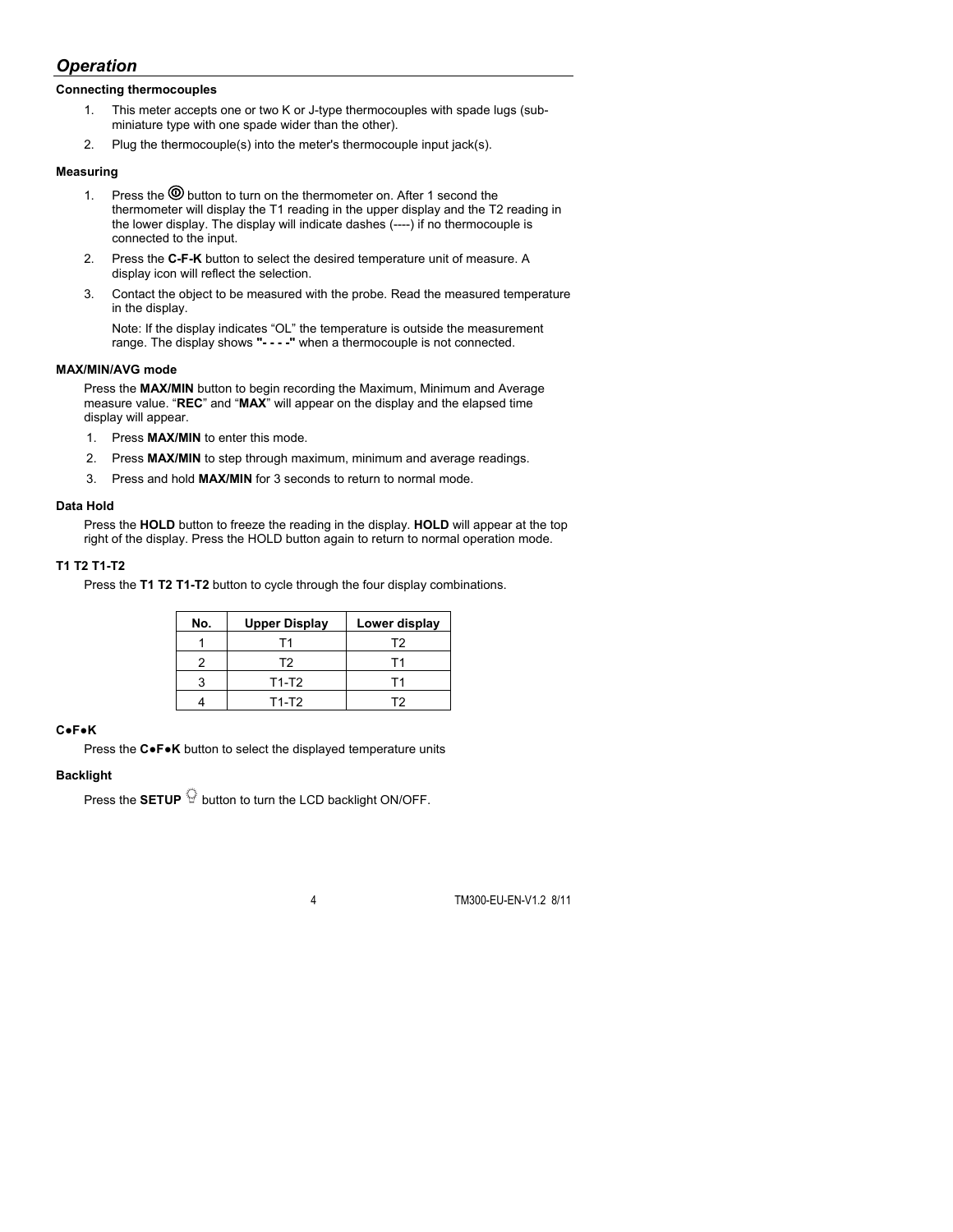#### **Setup Mode Options**

Use the Setup mode to select the thermocouple type, program a display offset, or disable/enable the sleep mode. The thermometer stores the settings in its memory.

Press and hold the **SET** button for 3 seconds to enter or exit the Setup mode. When the thermometer is in Setup mode, the display shows the **SETUP** icon. Use the **ENTER** buttons or the arrow buttons to scroll through the "TYPE", "SLP" (sleep mode), and "T1/T2" (offset) parameters.

#### **Set Type J or K thermocouple**

- 1. From within the Setup mode (see the Setup Mode Options paragraph above for accessing Setup mode) use the **▲** or **▼** button to scroll to the "TYPE" setting.
- 2. Press **ENTER** to access the parameter.
- 3. Use the **▼** button to toggle between J and K.
- 4. Press **ENTER** to save the setting.
- 5. Press and hold the **SET** button for 3 seconds to return to the normal operating mode or press **ENTER** to move to the "SLP" setting (sleep mode).

#### **Set Sleep/Non-sleep mode**

The thermometer enables the sleep mode option by default where the meter will automatically shut off after 20 minutes of inactivity.

- 1. From within the Setup mode (see the Setup Options paragraph above for accessing Setup mode) use the **▲** or **▼** button to scroll to the "SLP" parameter if necessary.
- 2. Press **ENTER** to access the parameter.
- 3. Use the **▲** button to select ON (sleep mode enable) or OFF (sleep mode disabled).
- 4. Press **ENTER** to store the new setting in memory.
- 5. Press and hold the **SET** button for 3 seconds to return to the normal operating mode or press **ENTER** to move to the "T1" offset setting.

## **Set T1 or T2 Offset**

Use the offset feature (**T1 or T2** Setup menu item) to adjust the thermometer's readings to compensate for a known temperature offset at a specific temperature. The allowable adjustment range is  $\pm$  5.0°C or  $\pm$  9.0 °F.

- 1. Plug the thermocouple into the input connector.
- 2. Place the thermocouple into a known, stable temperature environment (such as an ice bath or dry well calibrator). Allow the reading to stabilize.
- 3. From within the Setup mode (see the Setup Mode Options paragraph above for accessing Setup mode) press **▲** or **▼** to scroll to the "T1**"** or "T2" option and then press **ENTER**.
- 4. Use the arrow **▲** or **▼**buttons to adjust the offset. The lower digits show the offset amount while the upper digits show the actual temperature with the offset applied.
- 5. Press the **ENTER** button to store the value and move to the next parameter.
- 6. Press and hold the **SET** button for 3 seconds to return to normal mode.